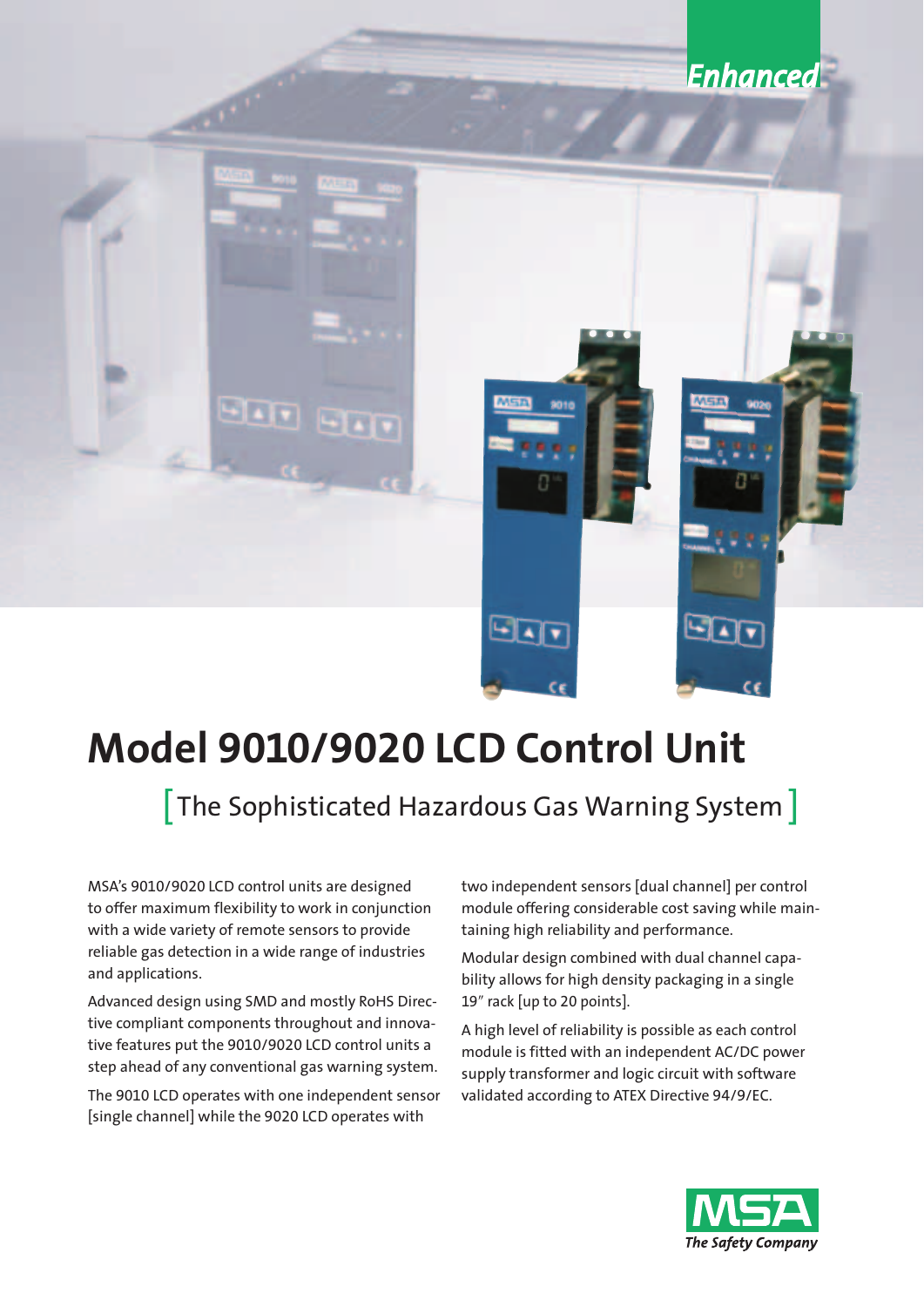

9010/9020 LCD: 19" rack with up to 10 modules [20 points-9020], or as a half rack with up to 5 modules [10 points-9020], or a quarter rack with up to 2 modules [4 points-9020].



**9010 LCD:** Single channel IP 54 wall mount.



**9020 LCD:** Dual channel IP 54 wall mount. [ABS housing with up to five modules also available.]



**9020-4 LCD:** Four channel IP 65 wall mount with common alarm. Marine Directive @ MED 96/98/EC approved for all demanding applications. Please ask for specific leaflet 07-517.2.

## **[ Features ]**

- ATEX 94/9/EC compatible where applicable
- Failure status for low AC/DC power
- Over range EEEE latching
- Series connected opto-isolators provide failure status
- Redundant dual contact failure relay [selectable latching/non-latching function]
- Alarm threshold inhibit
- Choice of measuring units LEL-LELm-PPM-% Vol-g/m3 or blank
- Operates with a complete range of gas sensors and transmitters including semiconductor sensors, conventional smoke and temperature sensors, manual call points, thermo-resistive cable
- 4-20 mA current loop accept [one person]
- Full internal diagnostics
- User-friendly configurable operation
- Firmware can be easily loaded via laptop
- Versatile system functions with logic levels
- Adjustments via membrane keypads
- Up to 20 channels per rack
- Individual terminal blocks per module

# **[ LCD Display ]**

The 9010/9020 LCD features large 4-digit 7-segment back lit Liquid Crystal Display and high brightness LED's to provide ease of reading and alarm visualisation.

The display provides information on the gas concentration, alarm status, measurement units, flags indicating status and settings such as calibration interval, time-out function, alarm ON delay and alarm inhibit.

# **[ TWA-STEL ]**

When operating in connection with toxic sensors, the 9010/9020 LCD can be set to alarm when relevant STEL and TWA values are exceeded.

# **[ Sensor Wiring ]**

According to the specific application, the remote sensors can be connected by means of 2, 3 or 4 wire cabling.

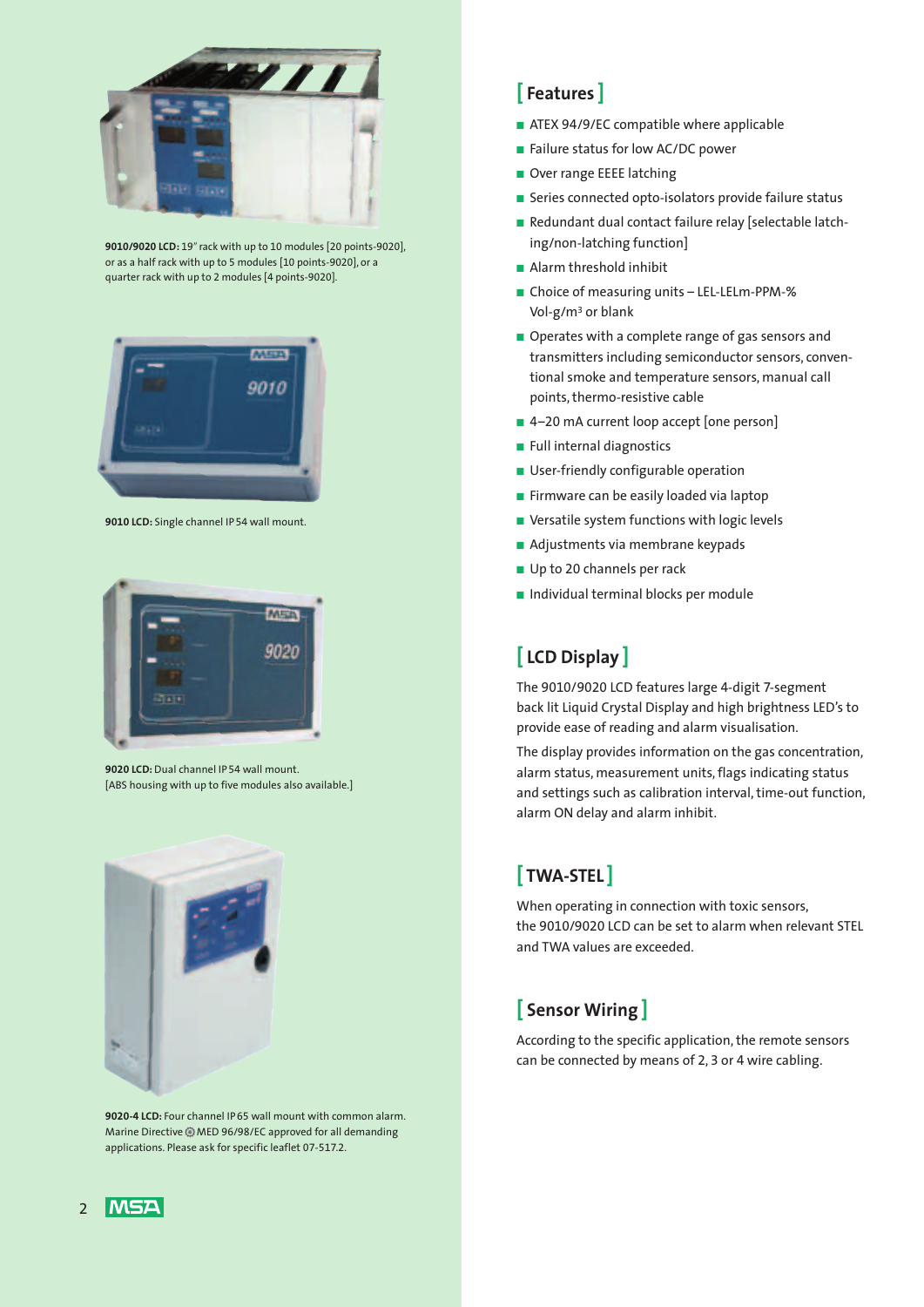# **[ Benefits ]**

- Meets ATEX Directive 94/9/EC requirements
- A multi-purpose version which accepts both bridge [mV] and active [4 –20 mA] input signals
- A cost-effective version operating on a 4-20 mA input signal is also available
- Satisfies a variety of gas monitoring applications/industries
- Inherent reliability minimises spurious alarms and unexpected "down-time"
- No tools required for adjustments [operation by Access Code]
- High density monitoring

Each control module has an independent LCD display specific to each channel and three keys for configuration, calibration and routine operation. Specific access codes to the various features prevent accidental or undesired tampering.

Error and failure messages on the display warn of any operational anomalies.

Each channel may be equipped with an optional card to provide opto-isolated outputs for the three alarm thresholds:

**C** [Caution] **W** [Warning] **A** [Alarm]. The card may either be with common emitter or common collector output.

Each module has two [SPDT] relays with change-over contacts for remote repeat of Warning [W] and Alarm [A] conditions [common to both channels in the 9020 LCD version].

The analogue output signal for each channel can be linearised.

An RS-485 interactive serial interface is available [double on request]. A customised ModBUS RTU protocol can be used for serial bus data transmission such as system configuration, gas concentration, alarm and failure events, alarm inhibit and reset. In addition to handling the sensor input signal [by current or voltage] the 9010/9020 LCD can also power the remote sensors [by constant current or voltage] enhancing the versatility of the system.

The 9010/9020 LCD control units can be configured to meet the stringent requirements of the ATEX Directive 94/9/EC for com bustible gas monitoring or to meet any other applications in gas detection including process control, such as suppressed Zero reading and reverse full scale range and output signal.

# **[ Type Approvals** ]

The 9010/9020 LCD control units are certified to meet the performance requirements of the following type approvals:

**Europe:** EN 61779-1, EN 61779-4, EN 50271, EN 50104, EN 50402 [INERIS 00ATEX0028X], SIL 2 [pending], SBG Certificate No. 213.010 SOLAS 74/88 [ MED 96/98/EC] RINA Certificate No. ELE 04 CS 176101, **China:** CCCF GB 16808-97 [pending] **USA:** MET Laboratories, Inc. Listing no. E112409, FM approval [pending] **Russia:** Pattern Approval Certificate of Measuring Instruments DE.C.31.001A No. 22292, GOST R ROSS DE.GB05.V02463 **Ukraine:** Pattern Approval Certificate of Measuring Instruments No. UA-MI/1-1921-2006



**with up to 4 modules [8 points-9020 LCD].**



#### **[ Rack Dimensions ]**

| Number of weight<br>modules | [kg]  | width<br>[mm] | height depth<br>[mm] | $\lceil$ mm $\rceil$ |
|-----------------------------|-------|---------------|----------------------|----------------------|
| 10                          | 12.50 | 482.60        | 132.50 270.00        |                      |
|                             | 6.60  | 279.52        | 132.50 270.00        |                      |
|                             | 3.00  | 157.60        | 132.50 270.00        |                      |

#### **[ Wall Mount Dimensions ]**

| Number of weight<br>modules | [kg]  | width<br>[mm]                                 | height depth<br>$[mm]$ $[mm]$ |               |
|-----------------------------|-------|-----------------------------------------------|-------------------------------|---------------|
|                             | 2.00  | 255.00                                        | 180.00                        | 90.00         |
|                             | 11.00 | 300.00                                        |                               | 400.00 150.00 |
|                             |       | 1 to 5 ABS 3.00 - 4.50 205.00 - 355.00 223.00 |                               | 360.00        |